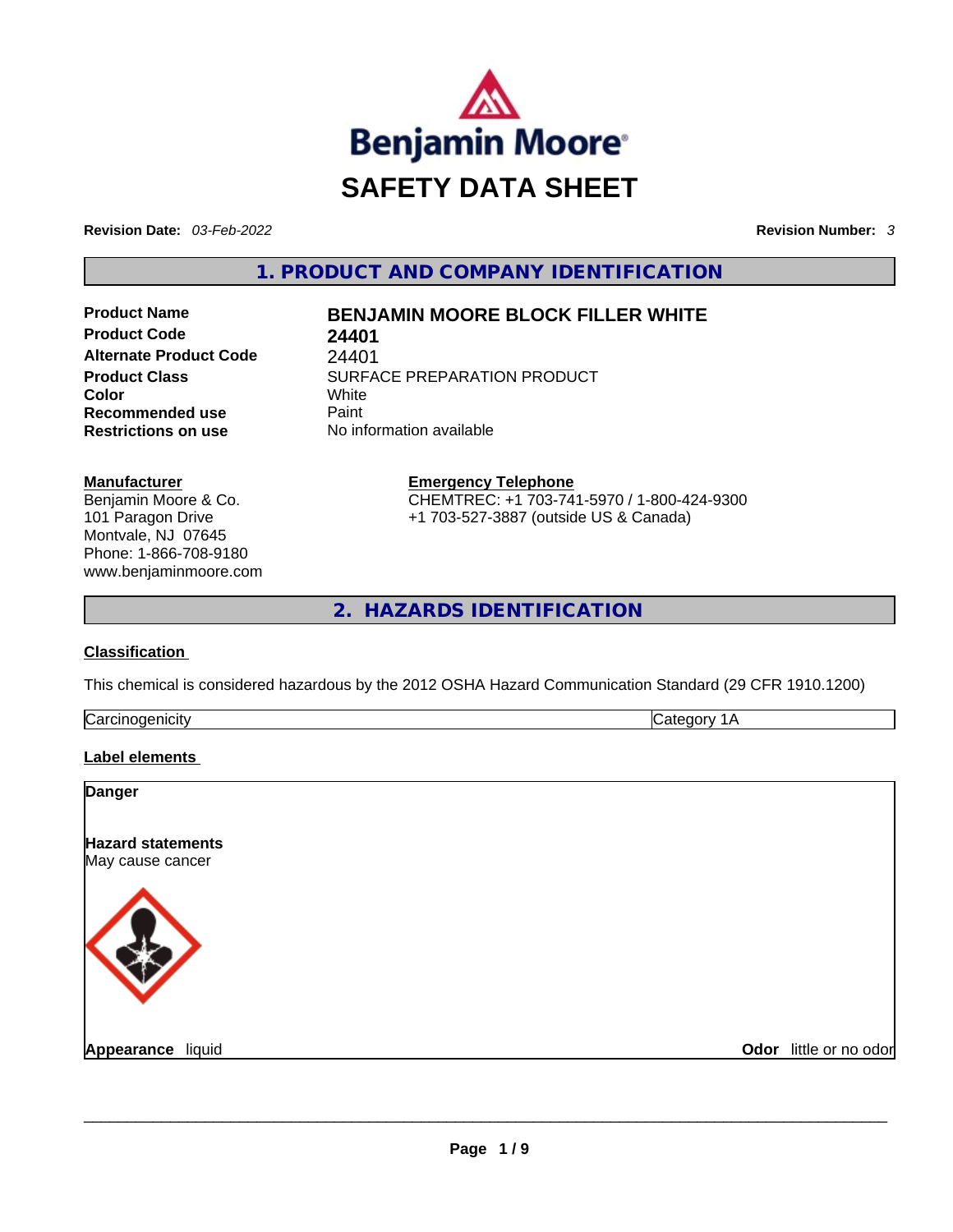### **Precautionary Statements - Prevention**

Obtain special instructions before use Do not handle until all safety precautions have been read and understood Use personal protective equipment as required

#### **Precautionary Statements - Response**

IF exposed or concerned: Get medical advice/attention

#### **Precautionary Statements - Storage**

Store locked up

#### **Precautionary Statements - Disposal**

Dispose of contents/container to an approved waste disposal plant

### **Hazards not otherwise classified (HNOC)**

Not applicable

### **Other information**

No information available

 **WARNING:** This product contains isothiazolinone compounds at levels of <0.1%. These substances are biocides commonly found in most paints and a variety of personal care products as a preservative. Certain individuals may be sensitive or allergic to these substances, even at low levels.

### **3. COMPOSITION INFORMATION ON COMPONENTS**

| <b>Chemical name</b>        | CAS No.    | Weight-%    |
|-----------------------------|------------|-------------|
| Limestone                   | 1317-65-3  | $45 - 50$   |
| Kaolin, calcined            | 92704-41-1 | $10 - 15$   |
| Silica, mica                | 12001-26-2 | - 5         |
| Titanium dioxide            | 13463-67-7 | - 5         |
| Silica, crystalline         | 14808-60-7 | $0.5 - 1$   |
| 2-Amino-2-methly-1-propanol | 124-68-5   | $0.1 - 0.5$ |

### **4. FIRST AID MEASURES**

| <b>General Advice</b>                            | No hazards which require special first aid measures.                                                     |
|--------------------------------------------------|----------------------------------------------------------------------------------------------------------|
| <b>Eye Contact</b>                               | Rinse thoroughly with plenty of water for at least 15 minutes and consult a<br>physician.                |
| <b>Skin Contact</b>                              | Wash off immediately with soap and plenty of water while removing all<br>contaminated clothes and shoes. |
| <b>Inhalation</b>                                | Move to fresh air. If symptoms persist, call a physician.                                                |
| Ingestion                                        | Clean mouth with water and afterwards drink plenty of water. Consult a physician<br>if necessary.        |
| <b>Most Important</b><br><b>Symptoms/Effects</b> | None known.                                                                                              |
|                                                  |                                                                                                          |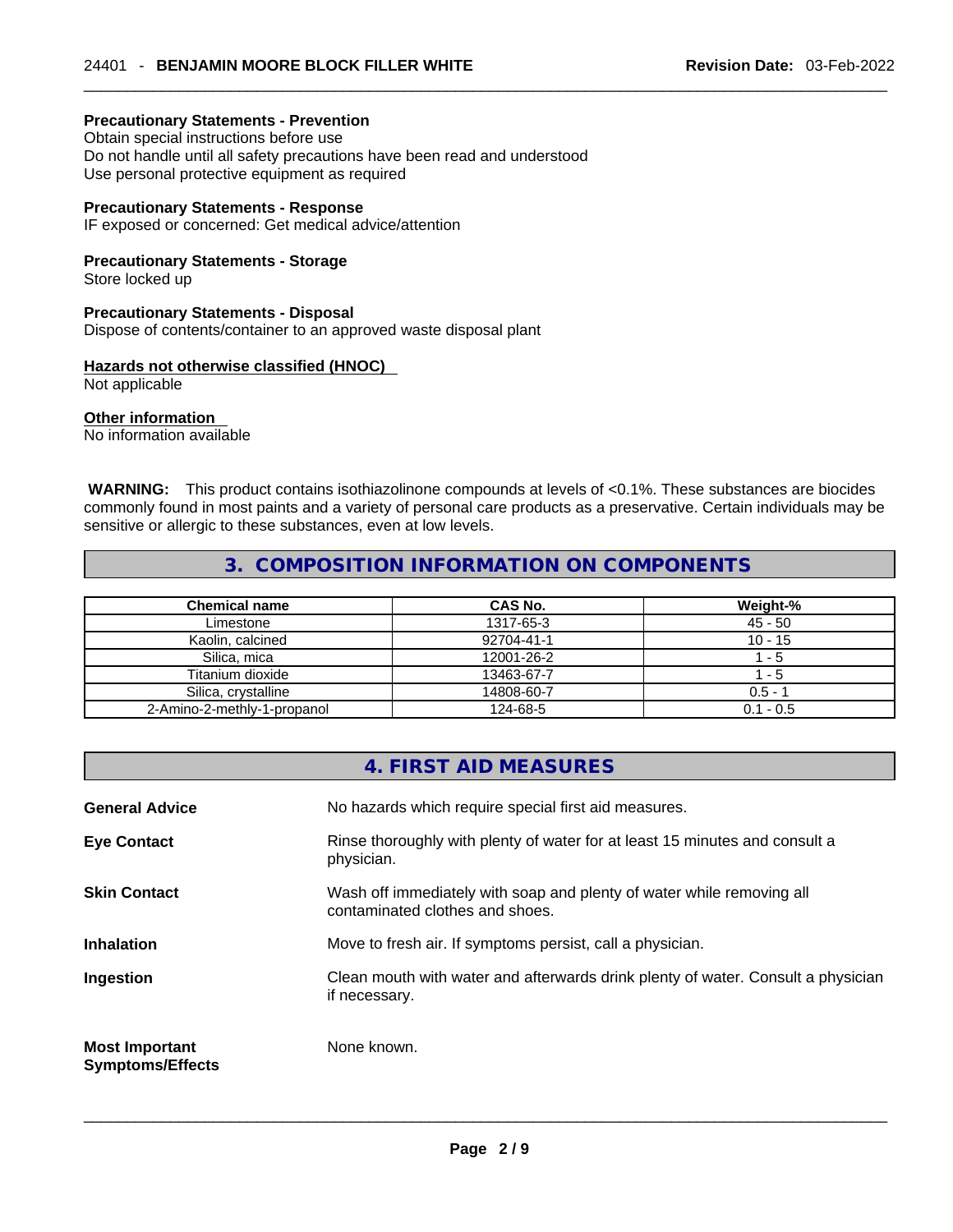| <b>Notes To Physician</b><br>Treat symptomatically.                              |                                                                                                                                              |
|----------------------------------------------------------------------------------|----------------------------------------------------------------------------------------------------------------------------------------------|
|                                                                                  | 5. FIRE-FIGHTING MEASURES                                                                                                                    |
| <b>Suitable Extinguishing Media</b>                                              | Use extinguishing measures that are appropriate to local<br>circumstances and the surrounding environment.                                   |
| Protective equipment and precautions for firefighters                            | As in any fire, wear self-contained breathing apparatus<br>pressure-demand, MSHA/NIOSH (approved or equivalent)<br>and full protective gear. |
| <b>Specific Hazards Arising From The Chemical</b>                                | Closed containers may rupture if exposed to fire or<br>extreme heat.                                                                         |
| <b>Sensitivity to mechanical impact</b>                                          | No                                                                                                                                           |
| Sensitivity to static discharge                                                  | No                                                                                                                                           |
| <b>Flash Point Data</b><br>Flash point (°F)<br>Flash Point (°C)<br><b>Method</b> | Not applicable<br>Not applicable<br>Not applicable                                                                                           |
| <b>Flammability Limits In Air</b>                                                |                                                                                                                                              |
| Lower flammability limit:<br><b>Upper flammability limit:</b>                    | Not applicable<br>Not applicable                                                                                                             |
| <b>NFPA</b><br>Health: 1<br>Flammability: 0                                      | <b>Instability: 0</b><br><b>Special: Not Applicable</b>                                                                                      |
| <b>NFPA Legend</b><br>0 - Not Hazardous<br>1 - Slightly                          |                                                                                                                                              |

- 
- 2 Moderate
- 3 High
- 4 Severe

*The ratings assigned are only suggested ratings, the contractor/employer has ultimate responsibilities for NFPA ratings where this system is used.* 

*Additional information regarding the NFPA rating system is available from the National Fire Protection Agency (NFPA) at www.nfpa.org.* 

# **6. ACCIDENTAL RELEASE MEASURES**

| <b>Personal Precautions</b>      | Avoid contact with skin, eyes and clothing. Ensure adequate ventilation.                             |
|----------------------------------|------------------------------------------------------------------------------------------------------|
| <b>Other Information</b>         | Prevent further leakage or spillage if safe to do so.                                                |
| <b>Environmental precautions</b> | See Section 12 for additional Ecological Information.                                                |
| <b>Methods for Cleaning Up</b>   | Soak up with inert absorbent material. Sweep up and shovel into suitable<br>containers for disposal. |
|                                  |                                                                                                      |

### **7. HANDLING AND STORAGE**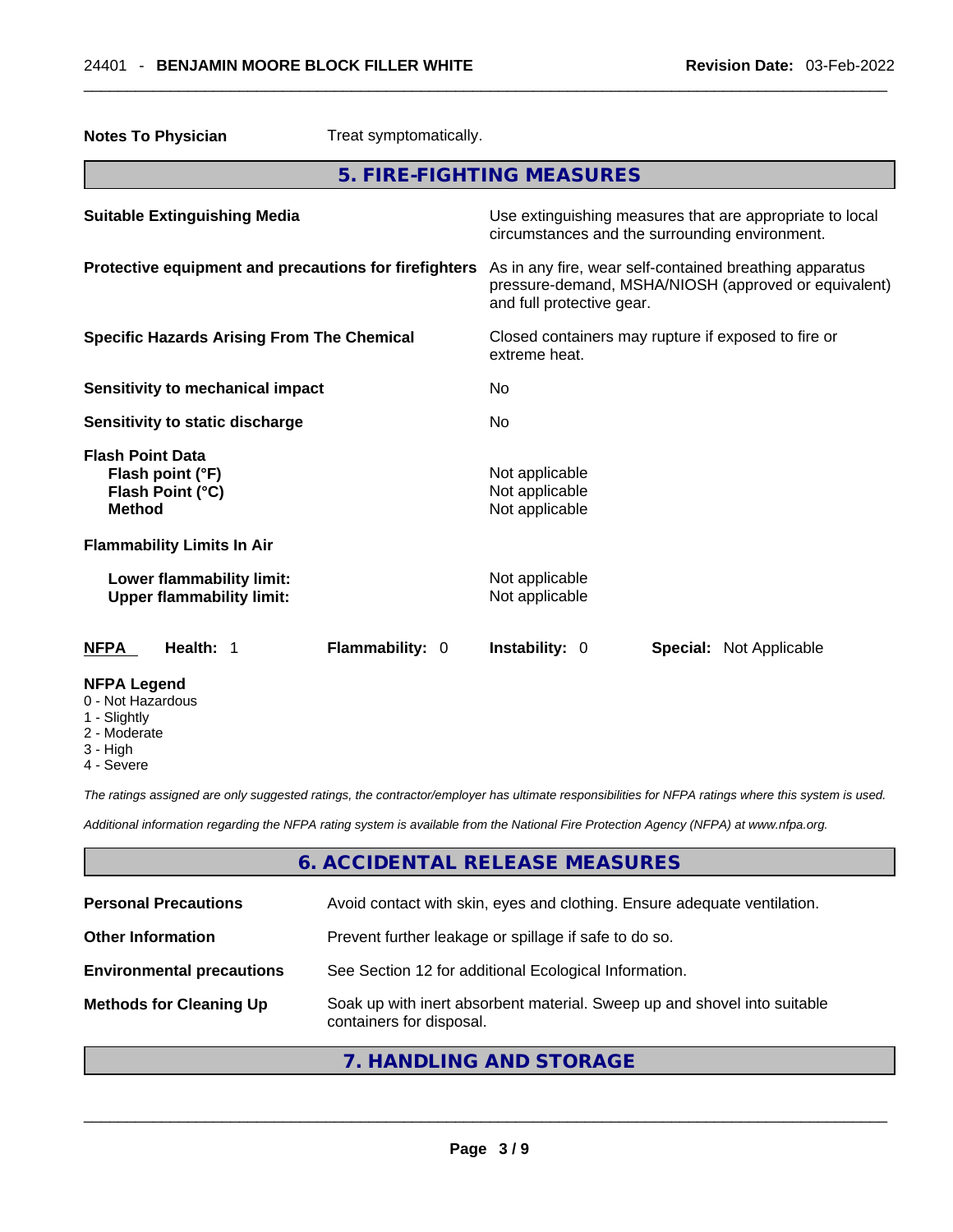| <b>Handling</b>               | Avoid contact with skin, eyes and clothing. Avoid breathing vapors, spray mists or<br>sanding dust. In case of insufficient ventilation, wear suitable respiratory<br>equipment. |
|-------------------------------|----------------------------------------------------------------------------------------------------------------------------------------------------------------------------------|
| <b>Storage</b>                | Keep container tightly closed. Keep out of the reach of children.                                                                                                                |
| <b>Incompatible Materials</b> | No information available                                                                                                                                                         |

### **8. EXPOSURE CONTROLS/PERSONAL PROTECTION**

#### **Exposure Limits**

| <b>Chemical name</b> | <b>ACGIH TLV</b>                               | <b>OSHA PEL</b>                                   |
|----------------------|------------------------------------------------|---------------------------------------------------|
| Limestone            | N/E                                            | 15 mg/m <sup>3</sup> - TWA                        |
|                      |                                                | $5 \text{ ma/m}^3$ - TWA                          |
| Silica, mica         | TWA: $3 \text{ mg/m}^3$ respirable particulate | 20 mppcf - TWA                                    |
|                      | matter                                         |                                                   |
| Titanium dioxide     | TWA: $10 \text{ mg/m}^3$                       | $15 \text{ mg/m}^3$ - TWA                         |
| Silica, crystalline  | TWA: 0.025 mg/m <sup>3</sup> respirable        | 50 µg/m <sup>3</sup> - TWA Respirable crystalline |
|                      | particulate matter                             | silica 50 $\mu$ g/m <sup>3</sup> - TWA            |
|                      |                                                |                                                   |

#### **Legend**

ACGIH - American Conference of Governmental Industrial Hygienists Exposure Limits OSHA - Occupational Safety & Health Administration Exposure Limits N/E - Not Established

**Engineering Measures** Ensure adequate ventilation, especially in confined areas. **Personal Protective Equipment Eye/Face Protection** Safety glasses with side-shields.<br> **Skin Protection** Protective gloves and impervious **Skin Protection**<br> **Respiratory Protection**<br> **In case of insufficient ventilation wear suitally** In case of insufficient ventilation wear suitable respiratory equipment. **Hygiene Measures** Avoid contact with skin, eyes and clothing. Remove and wash contaminated clothing before re-use. Wash thoroughly after handling.

**9. PHYSICAL AND CHEMICAL PROPERTIES** 

| Appearance              | liquid                   |  |
|-------------------------|--------------------------|--|
| Odor                    | little or no odor        |  |
| <b>Odor Threshold</b>   | No information available |  |
| Density (Ibs/gal)       | $14.2 - 14.6$            |  |
| <b>Specific Gravity</b> | $1.70 - 1.75$            |  |
| рH                      | No information available |  |
| <b>Viscosity (cps)</b>  | No information available |  |
| Solubility(ies)         | No information available |  |
| <b>Water solubility</b> | No information available |  |
| <b>Evaporation Rate</b> | No information available |  |
| Vapor pressure          | No information available |  |
| Vapor density           | No information available |  |
| Wt. % Solids            | $65 - 75$                |  |
| Vol. % Solids           | $45 - 55$                |  |
|                         |                          |  |
|                         |                          |  |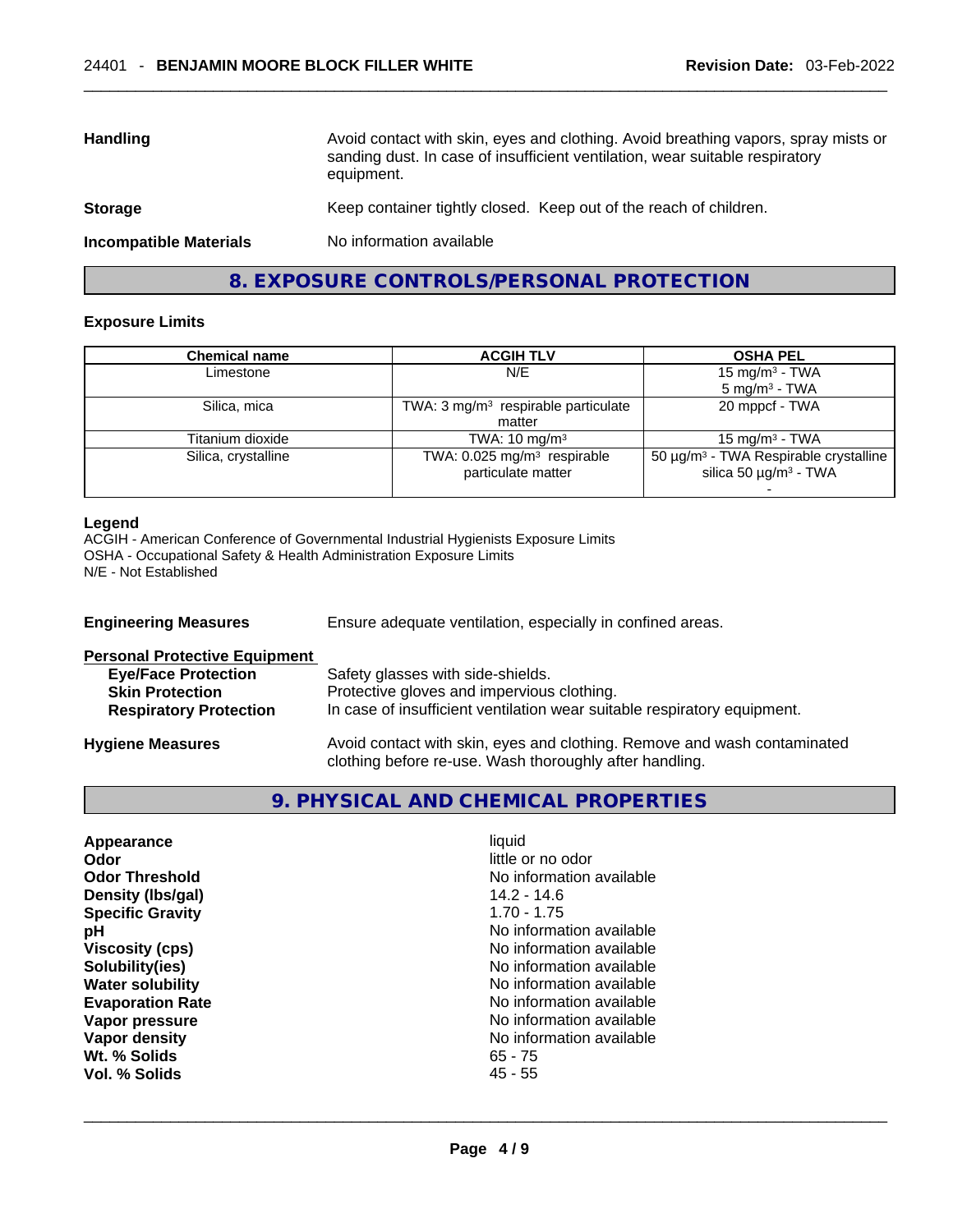| Wt. % Volatiles                      | $25 - 35$                |
|--------------------------------------|--------------------------|
| Vol. % Volatiles                     | $45 - 55$                |
| <b>VOC Regulatory Limit (g/L)</b>    | <100                     |
| <b>Boiling Point (°F)</b>            | 212                      |
| <b>Boiling Point (°C)</b>            | 100                      |
| Freezing point (°F)                  | 32                       |
| <b>Freezing Point (°C)</b>           | 0                        |
| Flash point (°F)                     | Not applicable           |
| Flash Point (°C)                     | Not applicable           |
| <b>Method</b>                        | Not applicable           |
| Flammability (solid, gas)            | Not applicable           |
| <b>Upper flammability limit:</b>     | Not applicable           |
| Lower flammability limit:            | Not applicable           |
| <b>Autoignition Temperature (°F)</b> | No information available |
| <b>Autoignition Temperature (°C)</b> | No information available |
| Decomposition Temperature (°F)       | No information available |
| Decomposition Temperature (°C)       | No information available |
| <b>Partition coefficient</b>         | No information available |

# **10. STABILITY AND REACTIVITY**

| <b>Reactivity</b>                       | Not Applicable                           |
|-----------------------------------------|------------------------------------------|
| <b>Chemical Stability</b>               | Stable under normal conditions.          |
| <b>Conditions to avoid</b>              | Prevent from freezing.                   |
| <b>Incompatible Materials</b>           | No materials to be especially mentioned. |
| <b>Hazardous Decomposition Products</b> | None under normal use.                   |
| Possibility of hazardous reactions      | None under normal conditions of use.     |

**11. TOXICOLOGICAL INFORMATION** 

| <b>Product Information</b>                                                                 |                                                                                                                   |  |
|--------------------------------------------------------------------------------------------|-------------------------------------------------------------------------------------------------------------------|--|
| Information on likely routes of exposure                                                   |                                                                                                                   |  |
|                                                                                            | <b>Principal Routes of Exposure</b> Eye contact, skin contact and inhalation.                                     |  |
| <b>Acute Toxicity</b>                                                                      |                                                                                                                   |  |
| <b>Product Information</b>                                                                 | No information available                                                                                          |  |
| Symptoms related to the physical, chemical and toxicological characteristics               |                                                                                                                   |  |
| <b>Symptoms</b>                                                                            | No information available                                                                                          |  |
| Delayed and immediate effects as well as chronic effects from short and long-term exposure |                                                                                                                   |  |
| Eye contact<br><b>Skin contact</b>                                                         | May cause slight irritation.<br>Substance may cause slight skin irritation. Prolonged or repeated contact may dry |  |
|                                                                                            |                                                                                                                   |  |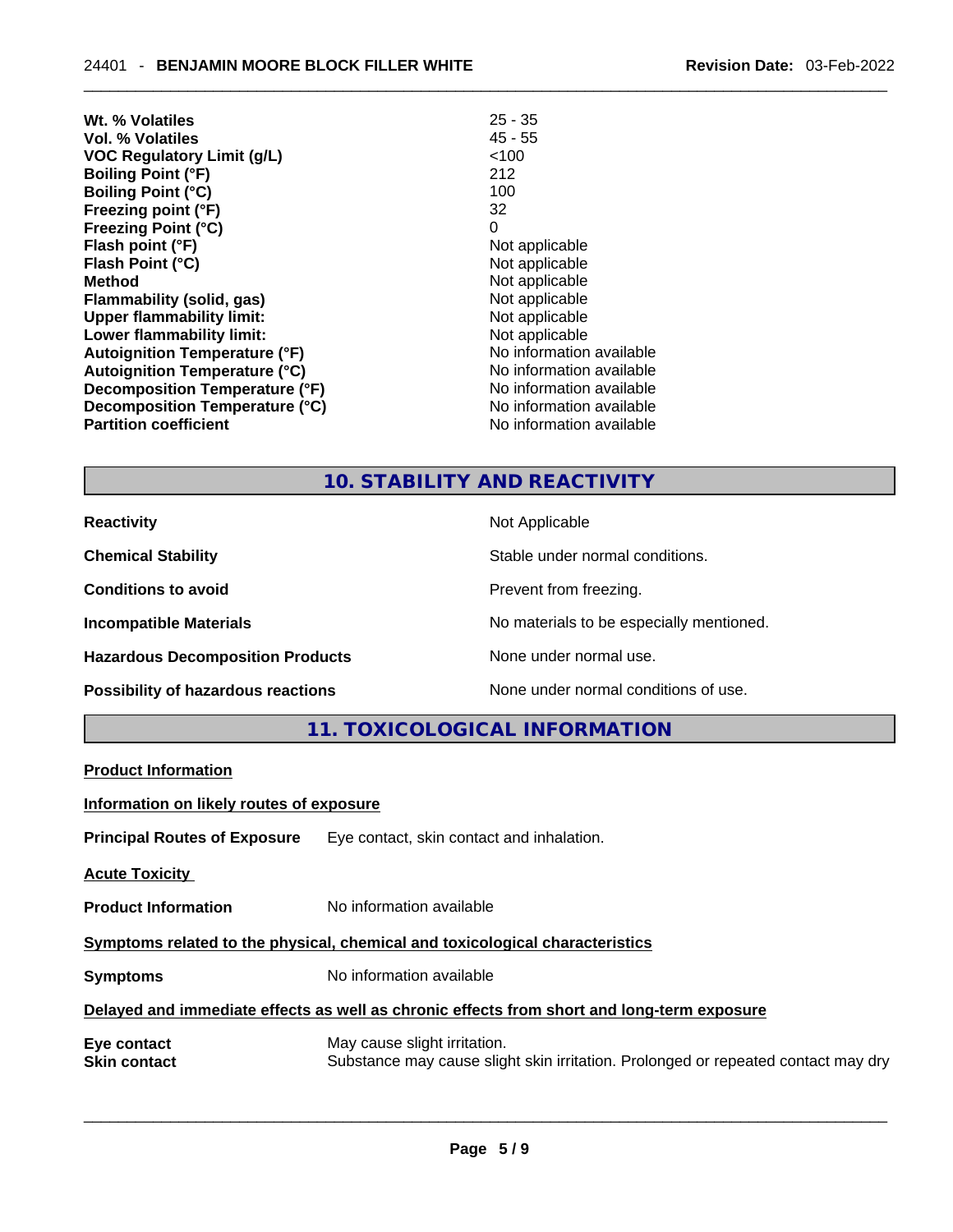|                                 | skin and cause irritation.                                                      |
|---------------------------------|---------------------------------------------------------------------------------|
| <b>Inhalation</b>               | May cause irritation of respiratory tract.                                      |
| Ingestion                       | Ingestion may cause gastrointestinal irritation, nausea, vomiting and diarrhea. |
| <b>Sensitization</b>            | No information available                                                        |
| <b>Neurological Effects</b>     | No information available.                                                       |
| <b>Mutagenic Effects</b>        | No information available.                                                       |
| <b>Reproductive Effects</b>     | No information available.                                                       |
| <b>Developmental Effects</b>    | No information available.                                                       |
| Target organ effects            | No information available.                                                       |
| <b>STOT - single exposure</b>   | No information available.                                                       |
| <b>STOT - repeated exposure</b> | Causes damage to organs through prolonged or repeated exposure if inhaled.      |
| Other adverse effects           | No information available.                                                       |
| <b>Aspiration Hazard</b>        | No information available                                                        |

#### **Numerical measures of toxicity**

#### **The following values are calculated based on chapter 3.1 of the GHS document**

**ATEmix (oral)** 621790 mg/kg

#### **Component Information**

| Chemical name               | Oral LD50             | Dermal LD50             | Inhalation LC50          |
|-----------------------------|-----------------------|-------------------------|--------------------------|
| Kaolin, calcined            | $>$ 2000 mg/kg (Rat)  |                         |                          |
| 92704-41-1                  |                       |                         |                          |
| Titanium dioxide            | $> 10000$ mg/kg (Rat) |                         | $\overline{\phantom{a}}$ |
| 13463-67-7                  |                       |                         |                          |
| 2-Amino-2-methly-1-propanol | $= 2900$ mg/kg (Rat)  | $>$ 2000 mg/kg (Rabbit) |                          |
| 124-68-5                    |                       |                         |                          |

### **Chronic Toxicity**

### **Carcinogenicity**

*The information below indicates whether each agency has listed any ingredient as a carcinogen:.* 

| <b>Chemical name</b> | <b>IARC</b>          | <b>NTP</b>  | OSHA   |
|----------------------|----------------------|-------------|--------|
|                      | 2B - Possible Human  |             | Listed |
| l Titanium dioxide   | Carcinogen           |             |        |
|                      | 1 - Human Carcinogen | Known Human | Listed |
| Silica, crystalline  |                      | Carcinogen  |        |

• Crystalline Silica has been determined to be carcinogenic to humans by IARC (1) when in respirable form. Risk of cancer depends on duration and level of inhalation exposure to spray mist or dust from sanding the dried paint.

• Although IARC has classified titanium dioxide as possibly carcinogenic to humans (2B), their summary concludes:

"No significant exposure to titanium dioxide is thought to occur during the use of products in which titanium dioxide is bound to other materials, such as paint."

#### **Legend**

IARC - International Agency for Research on Cancer NTP - National Toxicity Program OSHA - Occupational Safety & Health Administration

# **12. ECOLOGICAL INFORMATION**

# **Ecotoxicity Effects**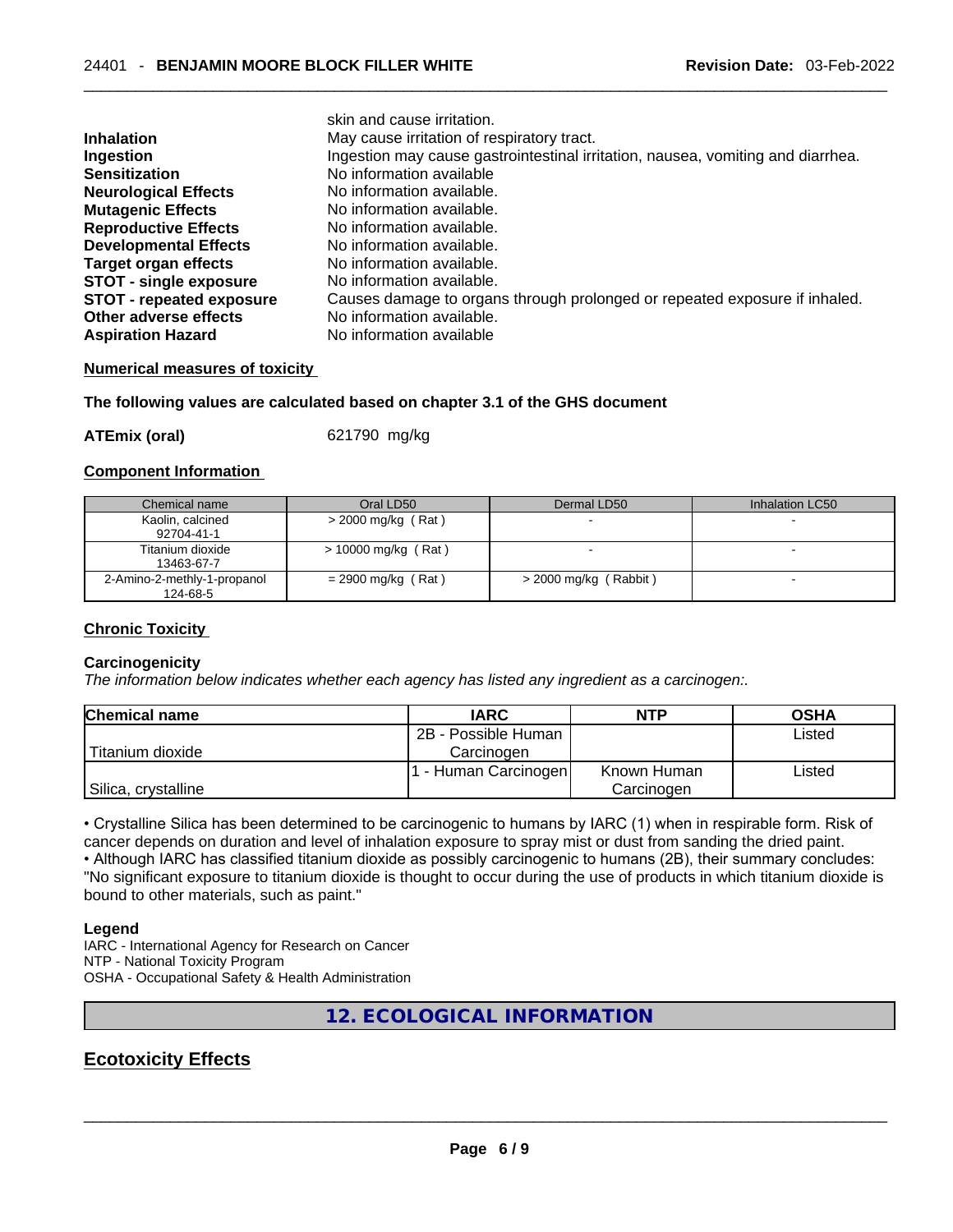The environmental impact of this product has not been fully investigated.

### **Product Information**

### **Acute Toxicity to Fish**

No information available

### **Acute Toxicity to Aquatic Invertebrates**

No information available

# **Acute Toxicity to Aquatic Plants**

No information available

### **Persistence / Degradability**

No information available.

### **Bioaccumulation**

No information available.

### **Mobility in Environmental Media**

No information available.

### **Ozone**

No information available

### **Component Information**

### **Acute Toxicity to Fish**

Titanium dioxide  $LC50: > 1000$  mg/L (Fathead Minnow - 96 hr.)

### **Acute Toxicity to Aquatic Invertebrates**

No information available

### **Acute Toxicity to Aquatic Plants**

No information available

|                              | 13. DISPOSAL CONSIDERATIONS                                                                                                                                                                                               |
|------------------------------|---------------------------------------------------------------------------------------------------------------------------------------------------------------------------------------------------------------------------|
| <b>Waste Disposal Method</b> | Dispose of in accordance with federal, state, and local regulations. Local<br>requirements may vary, consult your sanitation department or state-designated<br>environmental protection agency for more disposal options. |
|                              | <b>14. TRANSPORT INFORMATION</b>                                                                                                                                                                                          |
| DOT                          | Not regulated                                                                                                                                                                                                             |
| ICAO / IATA                  | Not regulated                                                                                                                                                                                                             |
| IMDG / IMO                   | Not regulated                                                                                                                                                                                                             |
|                              |                                                                                                                                                                                                                           |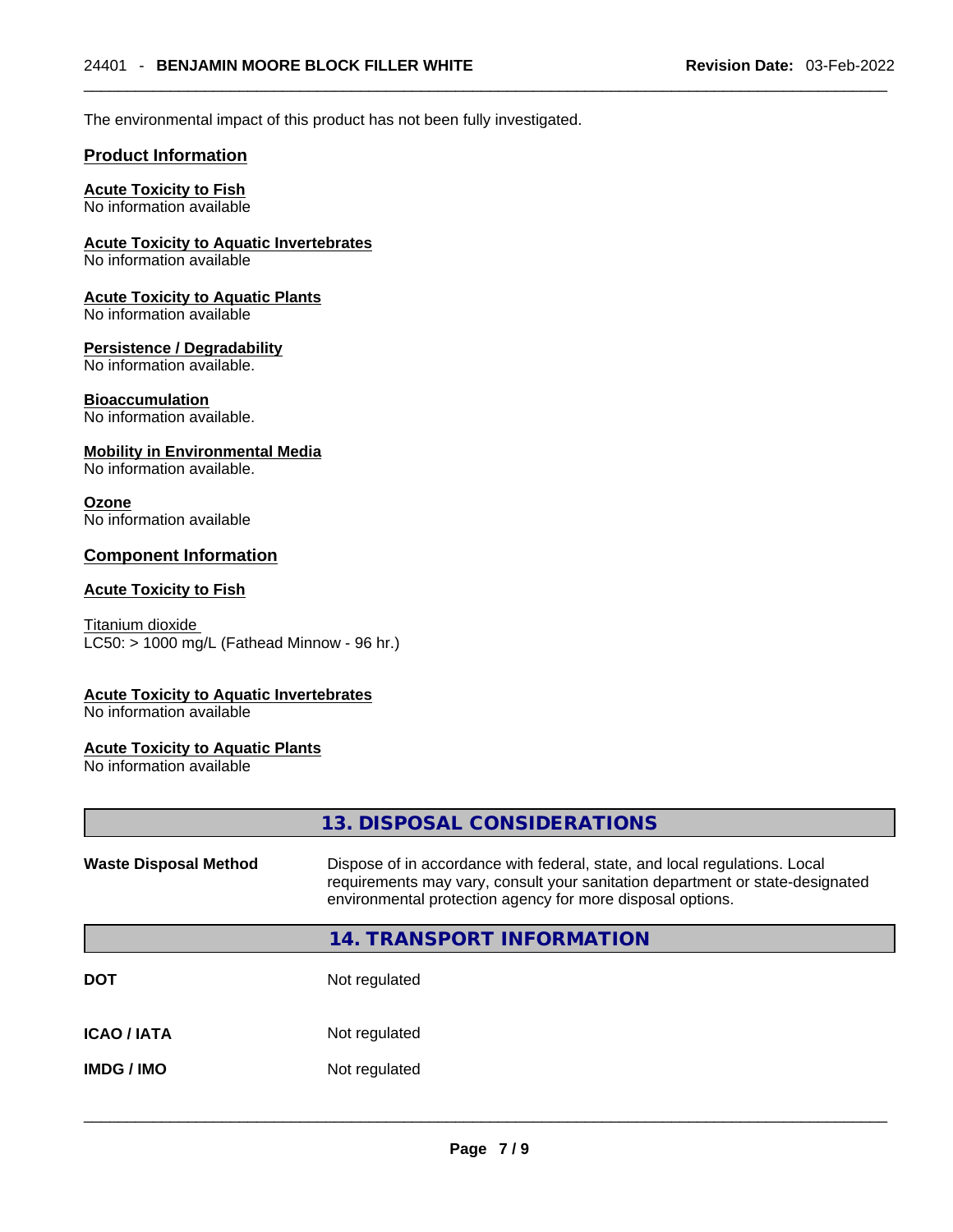# **15. REGULATORY INFORMATION**

### **International Inventories**

| <b>TSCA: United States</b> | Yes - All components are listed or exempt. |
|----------------------------|--------------------------------------------|
| <b>DSL: Canada</b>         | Yes - All components are listed or exempt. |

### **Federal Regulations**

### **SARA 311/312 hazardous categorization**

| Acute health hazard               | Nο  |
|-----------------------------------|-----|
| Chronic Health Hazard             | Yes |
| Fire hazard                       | Nο  |
| Sudden release of pressure hazard | Nο  |
| Reactive Hazard                   | N٥  |

### **SARA 313**

Section 313 of Title III of the Superfund Amendments and Reauthorization Act of 1986 (SARA). This product contains a chemical or chemicals which are subject to the reporting requirements of the Act and Title 40 of the Code of Federal Regulations, Part 372:

*None*

### **Clean Air Act,Section 112 Hazardous Air Pollutants (HAPs) (see 40 CFR 61)**

This product contains the following HAPs:

*None*

### **US State Regulations**

### **California Proposition 65**

**WARNING:** This product can expose you to chemicals including Titanium dioxide, which are known to the State of California to cause cancer, and Ethylene glycol which are known to the State of California to cause birth defects or other reproductive harm. For more information go to www.P65Warnings.ca.gov

### **State Right-to-Know**

| <b>Chemical name</b> | <b>Massachusetts</b> | <b>New Jersey</b> | Pennsylvania |
|----------------------|----------------------|-------------------|--------------|
| Limestone            |                      |                   |              |
| Silica, mica         |                      |                   |              |
| Titanium dioxide     |                      |                   |              |
| Silica, crystalline  |                      |                   |              |

### **Legend**

X - Listed